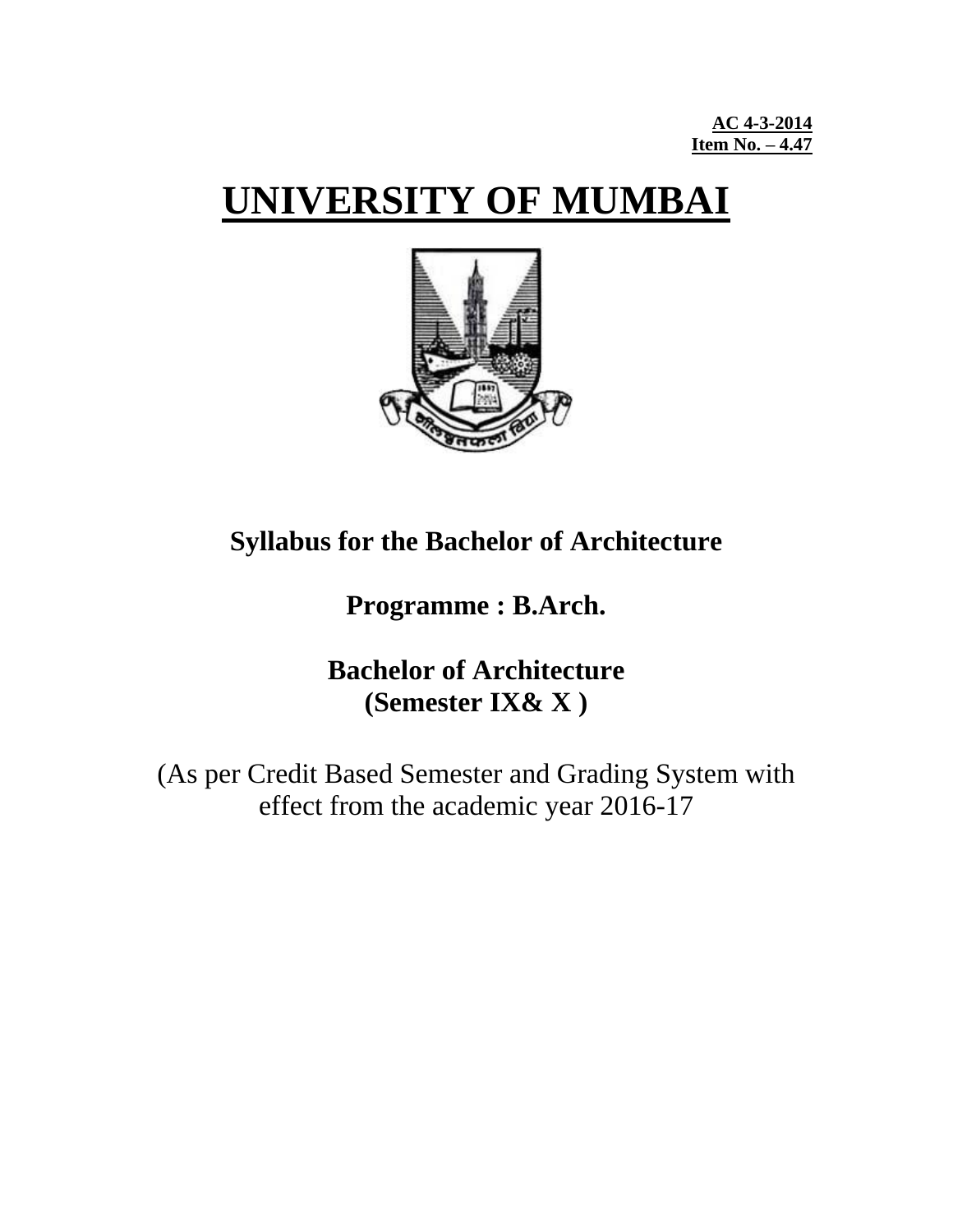## **Scheme of Teaching and Examinations Bachelor of Architecture (B. Arch.)**

## **Semester IX**

|                 | Semester IX<br>Exam conducted by college     | <b>Teaching Scheme</b> |                      | <b>Credits</b> |        |                |  |
|-----------------|----------------------------------------------|------------------------|----------------------|----------------|--------|----------------|--|
| Course<br>code  | Courses                                      | Lecture                | Studio               | Theory         | Studio | Total          |  |
| <b>BARC 901</b> | Architectural Design Studio 8                |                        | 8                    |                | 8      | 8              |  |
| <b>BARC 902</b> | Allied Design Studio 8                       | 2                      | 3                    | 2              | 3      | 5              |  |
| <b>BARC 903</b> | <b>Architectural Building Construction 8</b> | $\overline{2}$         | 2 classes of         | $\mathfrak{p}$ |        | 3              |  |
| <b>BARC 904</b> | Theory and Design of Structures 8            |                        | technology<br>studio |                | ٠      | $\overline{2}$ |  |
| <b>BARC 908</b> | <b>Architectural Building Services 6</b>     |                        | 2 classes of         |                |        | $\overline{2}$ |  |
| <b>BARC 906</b> | Environmental studies 4                      | 2                      | technology<br>studio | 2              | 1      | 3              |  |
| <b>BARC 910</b> | Professional practice 2                      | 3                      |                      | 3              |        | 3              |  |
| <b>BARD 911</b> | <b>Design Dissertation 1</b>                 |                        | 3                    |                | 3      | 4              |  |
| <b>BARE 921</b> | Elective 8                                   |                        | 3                    |                | 3      | 3              |  |
| <b>BARE 922</b> | Elective 9                                   |                        | 3                    |                | 3      | 3              |  |
|                 | Total                                        | 14                     | 22                   | 14             | 22     | 36             |  |

|                 | Semester IX<br>Exam conducted by college     | <b>Examination Scheme</b> |          |                  |       |  |  |
|-----------------|----------------------------------------------|---------------------------|----------|------------------|-------|--|--|
| Course<br>code  | courses                                      | Theory<br>(paper)         | Internal | External<br>viva | Total |  |  |
| <b>BARC 901</b> | Architectural Design Studio 8                |                           | 100      | 100              | 200   |  |  |
| <b>BARC 902</b> | Allied Design Studio 8                       | 50                        | 50       |                  | 100   |  |  |
| <b>BARC 903</b> | <b>Architectural Building Construction 8</b> |                           | 100      |                  | 100   |  |  |
| <b>BARC 904</b> | Theory and Design of Structures 8            |                           | 50       |                  | 50    |  |  |
| <b>BARC 908</b> | <b>Architectural Building Services 6</b>     |                           | 50       |                  | 50    |  |  |
| <b>BARC 906</b> | Environmental studies 4                      |                           | 100      |                  | 100   |  |  |
| <b>BARC 910</b> | Professional practice 3                      | 50                        | 50       |                  | 100   |  |  |
| <b>BARD 911</b> | <b>Design Dissertation 1</b>                 |                           | 50       | 50               | 100   |  |  |
| <b>BARP 921</b> | Elective 8                                   |                           | 100      |                  | 100   |  |  |
| <b>BARE 922</b> | Elective 9                                   |                           | 100      |                  | 100   |  |  |
|                 | Total                                        | 100                       | 650      | 150              | 1000  |  |  |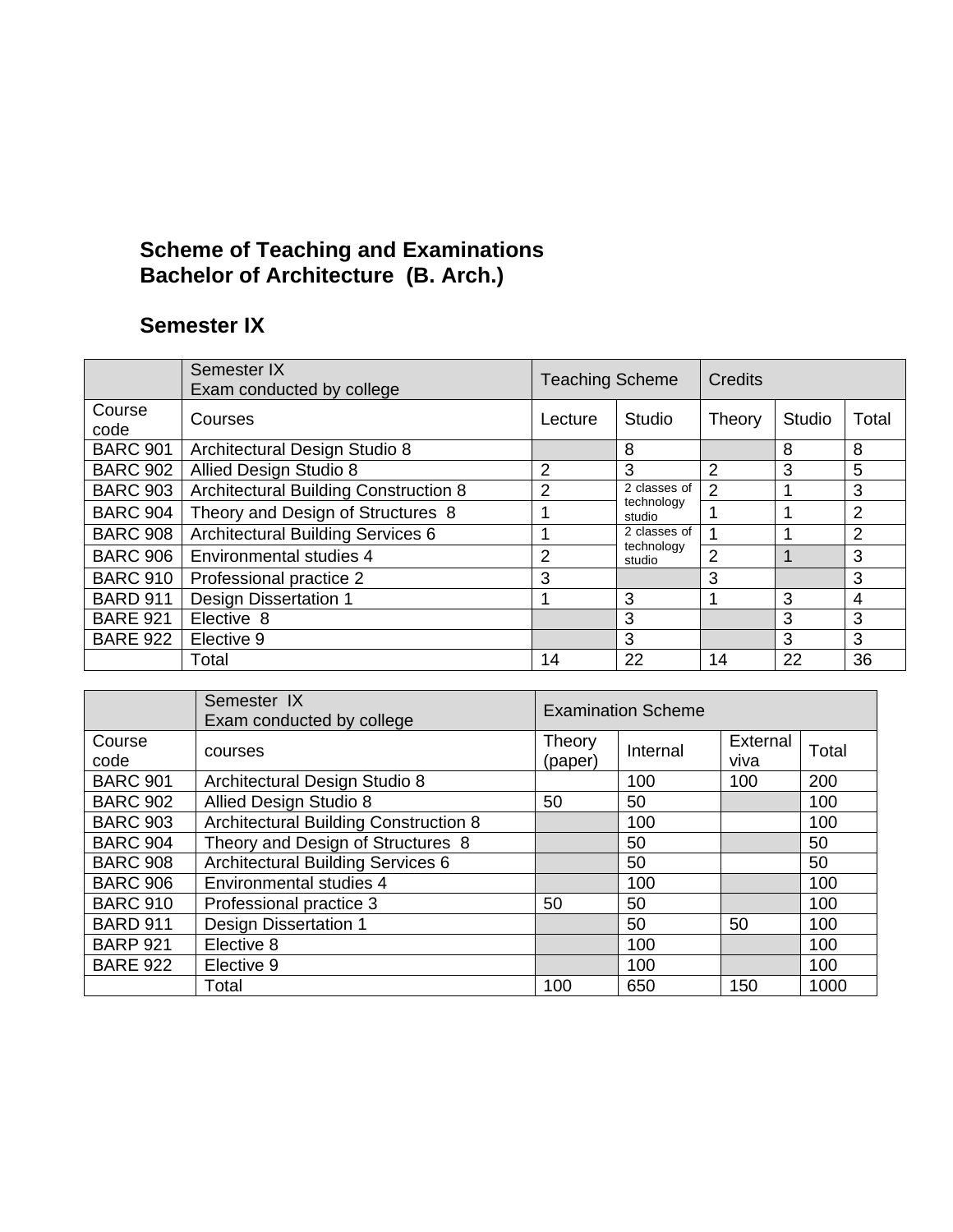## **Syllabus (Course Content) for final year B. Arch. programme Semester IX**

#### **901 Achitectural Design Studio 8**

#### **Credits-8**

**Teaching Hours** Lectures- -------- Studio- 144 periods of 50 minutes duration -120 hours

#### **Scheme of examination**

Theory: ------

#### **Sessional marks-**

Internal- 100 External ---100

#### **Course Objectives**

Collection and analysis of data related to Design topic. Application of technical knowledge to design detailing Understanding impact of socio economic factors on user requirements Study of climatic conditions, Site analysis, site planning Understanding traffic patterns and transportation.

#### Expected Course out come

Architecture for urban commercial, transportation, recreation, entertainment activities for masses with respect to following

- Development of appropriate architectural forms, their grouping and composition,
- Architectural detailing.
- Provision of required infrastructure and services
- Design of complex/ multifunctional buildings and surrounding spaces

#### **902 Allied Design Studio 8**

#### **Credits-5**

#### **Teaching Hours**

Lectures- 36 classes of 50 minutes duration – 30hours Studio- 54 periods of 50 minutes duration -45 hours

#### **Scheme of examination**

Theory: one paper of two hours duration Max. marks- 50 Min marks for passing- 20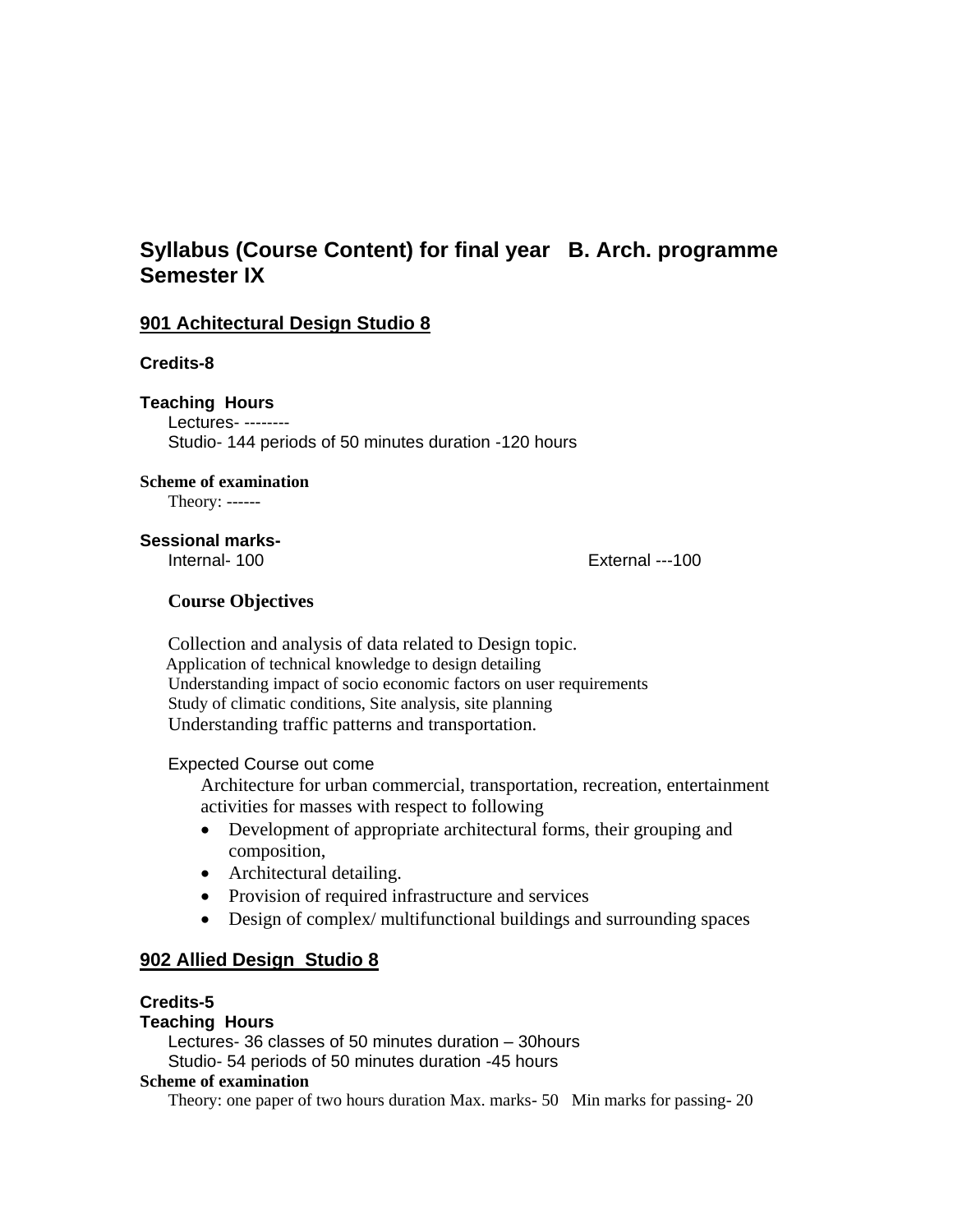**Sessional marks-**

Internal- 50 marks External ----

The course content will be developed by the individual colleges as per their choice of Allied Design scheme.

Suggested Themes: Town planning, Urban Design, Housing, Environmental design

#### **903 Architectural Building construction 8 Credits-3**

Lectures-36periods of 50 minutes duration- 30 hours Studio- 18 periods of 50 minutes duration- 15 hours ( to be conducted as a part of technology studio of 36 periods of 50 minutes duration – 30 hours) **Scheme of examination** Theory: ------ **Sessional marks-**

Internal- 100 marks External ----

Long span structures, Long span beams, Long span Trusses & Roof structures. Long span Arches, Cable structures, Folded Plate structures, and Space frames, Shell structures.

#### **904 theory and Design of Structures 8**

#### **Credits-2**

Lectures-18 periods of 50 minutes duration- 15 hours Studio- 18 periods of 50 minutes duration- 15 hours ( to be conducted as a part of integrated studio of 36 periods of 50 minutes duration – 30 hours)

#### **Scheme of examination**

Theory: ------

#### **Sessional marks-**

Internal- 100 marks External ----

1. Long span structures

Long span beams, Long span Trusses & Roof structures. Long span Arches,

2. Cable supported structures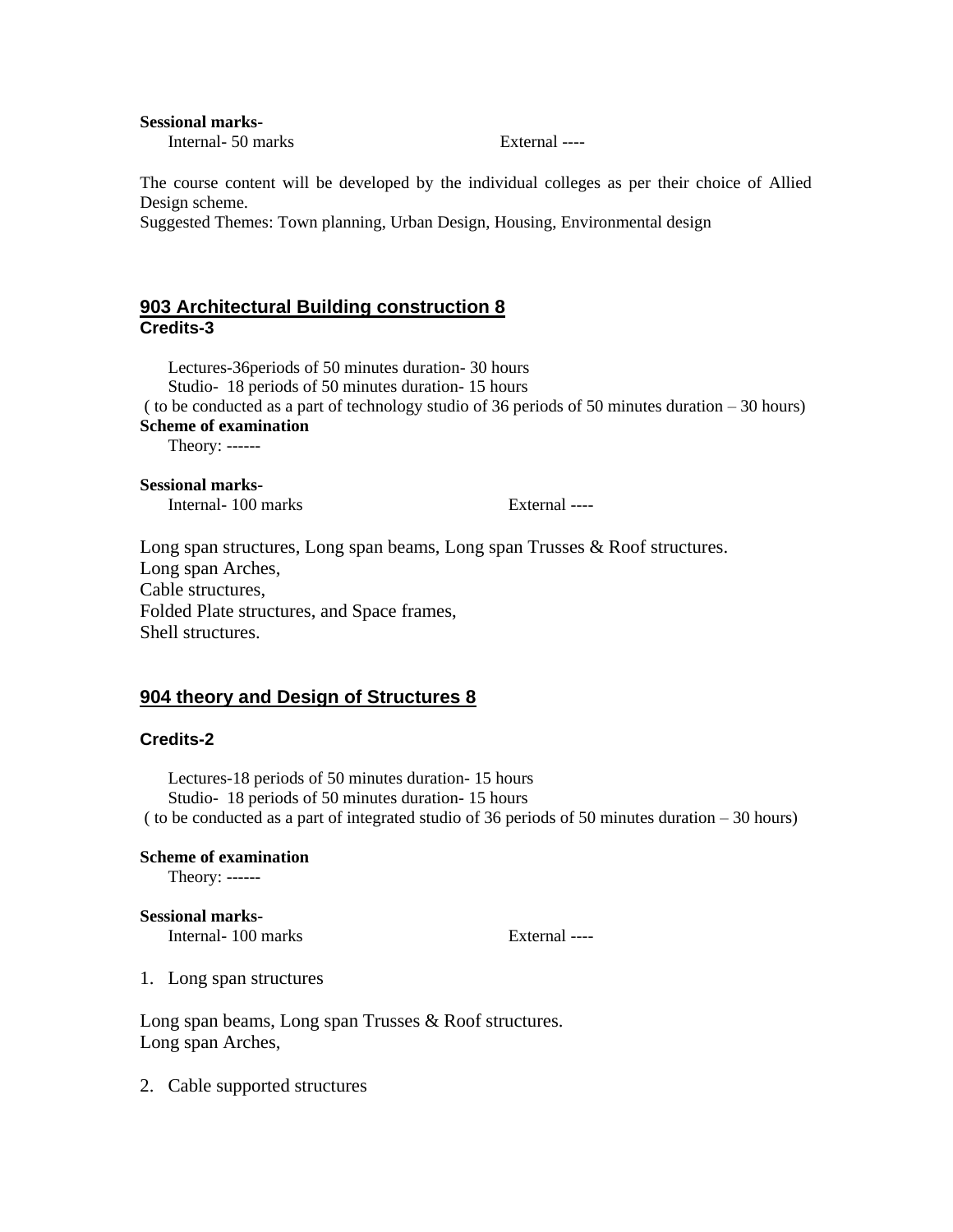3. Folded Plate structures, Shell structures.

4. Space frames

5. Portal frames

6. Pre-stressed Concrete, Pre-stressing and its applications to buildings, Principles of Pre-tensioning & Post-tensioning

Sessional work based upon above.

#### **906 Environmental Studies 4 Credits-3**

Lectures-36 periods of 50 minutes duration- 30 hours Studio- 18 periods of 50 minutes duration- 15 hours ( to be conducted as a part of technology studio of 36 periods of 50 minutes duration – 30 hours)

#### **Scheme of examination**

Theory: ------

**Sessional marks-**

Internal- 100 marks External ----

**Objective**: To study and understand sustainable building design processes

#### **1. Concepts of Sustainable Building**

Social, Economic and Environmental aspects Different types of Indian and International Rating Systems (GRIHA, LEED, IGBC, Eco Housing, BREEAM, CASBEE, etc)

#### **2. Studying the Nation Building Code (NBC 2005) code with respect to the Chapter 11 on Sustainability**

#### **3. Energy Efficiency**

Energy Efficient Design (Achieving Efficiency through design) Energy Conservation Building Codes (ECBC) Codes 2007 Learning Different Energy Simulation Techniques (Energy / Lighting) Advanced Energy Efficient Standards and Systems

**HVAC** Lighting Appliances and Equipments Building Envelope Understanding and calculation of energy consumption of a House, office building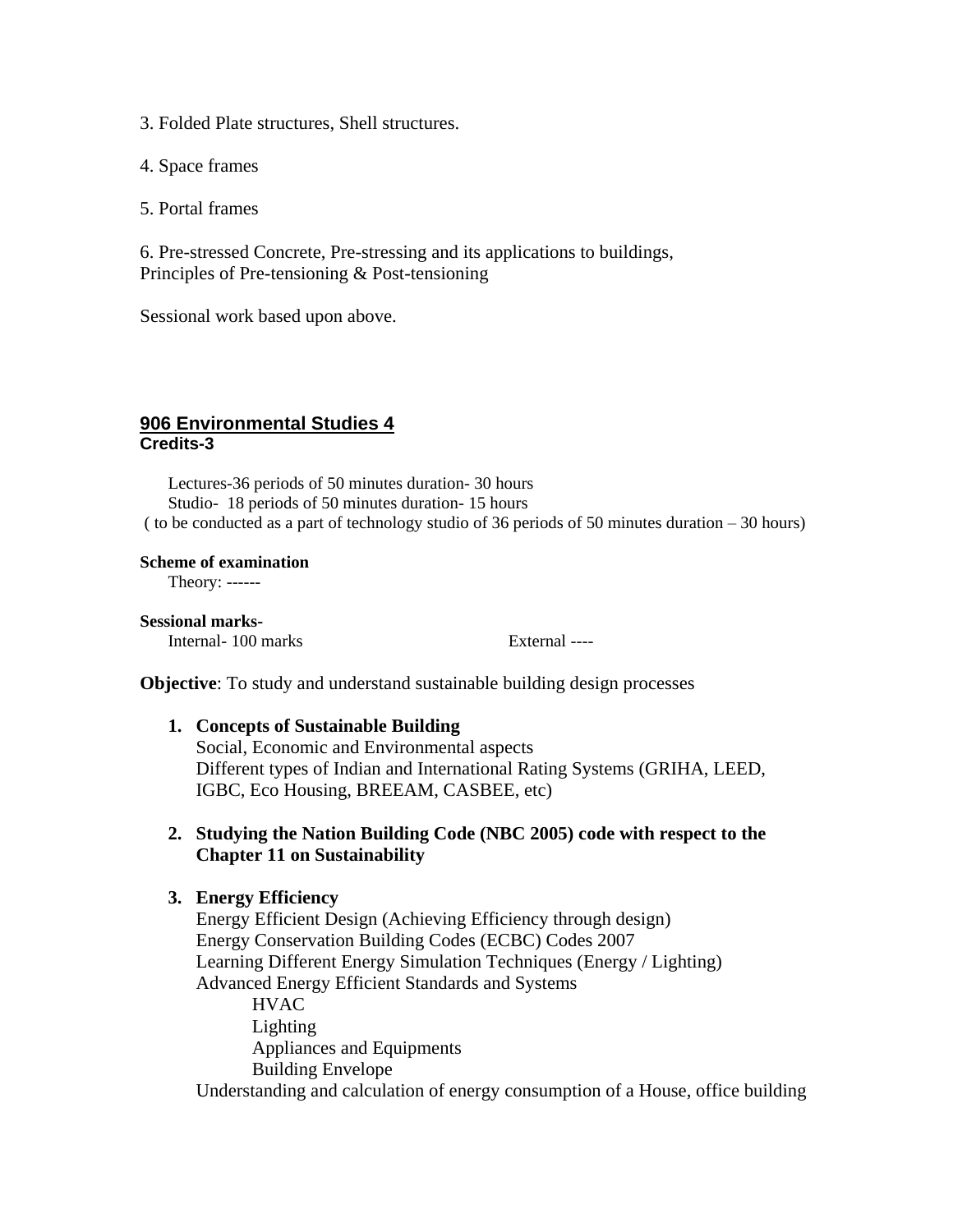#### **4. Water Efficiency**

Water and Waste Water Management (Study of Water Balancing) Rain Water Harvesting Efficient waste water treatment techniques (DEWATS, MBR, MBBR etc) Efficient Water Fixtures

#### **5. Material Efficiency**

Understanding various parameters for Sustainable Building Materials and evaluate using LCA (ISO 14000)

#### **6. Solid Waste Management**

Sessional work based upon above in form of case studies, report, presentations.

## **908 Architectural Building services 6**

#### **Credits-2 Teaching Hours**

Lectures-18 periods of 50 minutes duration- 15 hours Studio- 18 periods of 50 minutes duration- 15 hours ( to be conducted as a part of technology studio of 36 periods of 50 minutes duration – 30 hours)

#### **Scheme of examination**

Theory: ------

## **Sessional marks-**

Internal-50 External ---

#### **Theme:**

Integrated services Specialized Services required for specific functions/ building types (for example hospitals, hotels, auditorium) Specialized services as per climatic conditions Building management systems Infrastructure and amenities for public spaces

Sessional work: Reports and Case studies related to Thesis topic.

## **910 Professional Practice 2**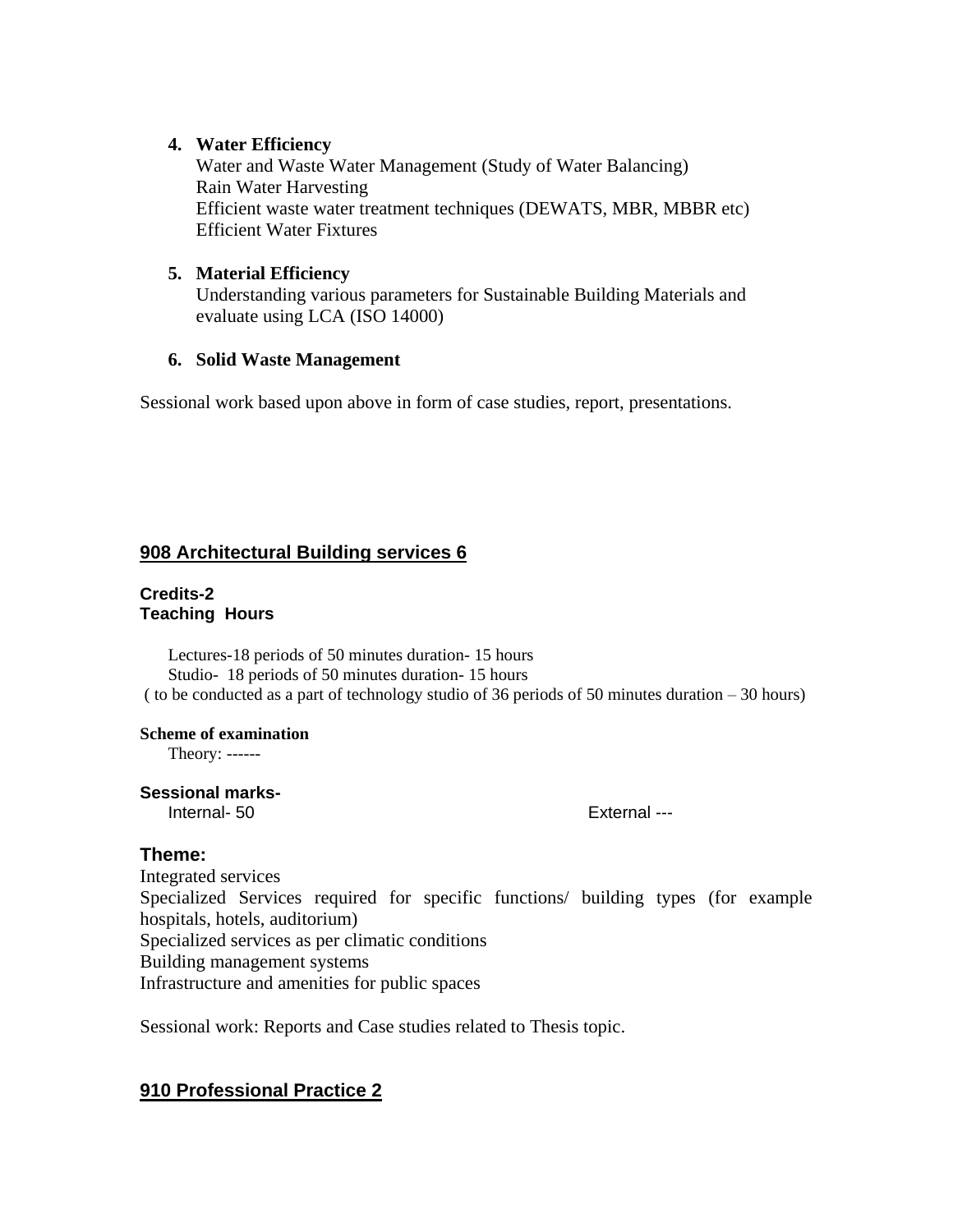#### **Credits-3**

#### **Teaching Hours**

Lectures- 54 classes of 50 minutes duration – 45 hours Studio- -------

#### **Scheme of examination**

Theory: one paper of two hours duration Max. marks- 50 Min marks for passing- 20

#### **Sessional marks-**

Internal- 50 marks External ----

Instructions in the following should be such as to understand the purpose and implication of its application, instructions to the students should be general without going too much in detail in legal aspects.

#### **Acquisition**

General principles of land acquisition with reference to norms of compensation. Purpose of acquisition

#### **Valuation**

Elements of valuation- market value methods of valuation specially income capitalization technique and physical method of valuation

Elementary examples including one for ownership flats and premises, Building up or determining rate of capitalization based on gilt-edged theory and general investment market theory.

Valuer and his/her function including registration

Meaning of immovable property- ownership and possession.

Joint tenancies and tenancy in common- types of tenure with special reference to freehold and leasehold tenure.

Different types of tenures of land- as commonly found- leasehold and freehold and lease and other rents.

Rent- different types of rent- standard rent, example on working out of standard rent. Ratable value and its relation to rent- nature and purpose of ratable value. Rent control act

Definition of property- ownership and possession- Joint tenancies and tenancy in common- types of tenure with special reference to freehold and leasehold tenure.

Principle types of landed properties- their outgoings calculation of rented value and not income market value.

Principles governing the rate of interest required for different types and class of properties- gilt edged securities.

Valuation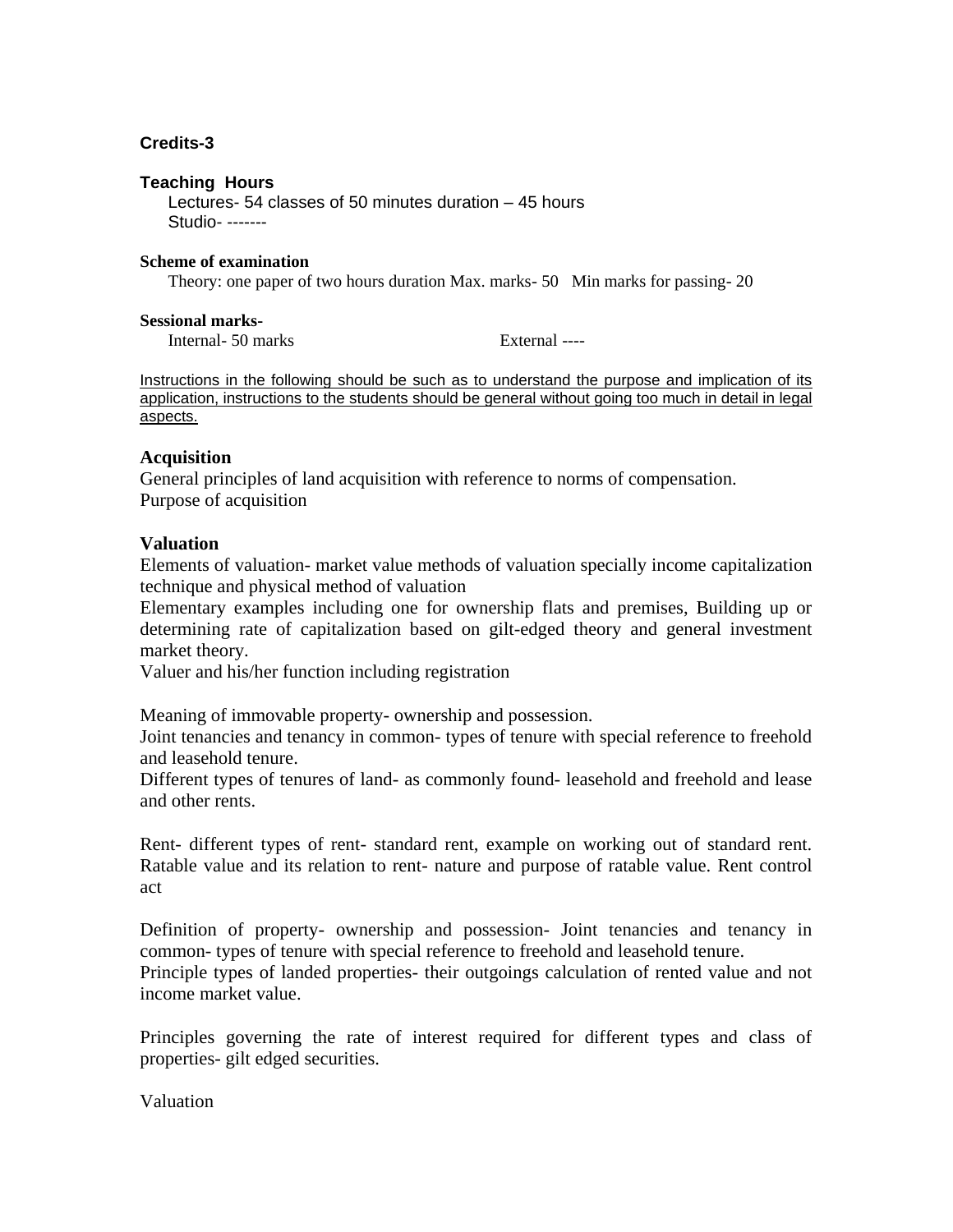Ownership basis flats Use in practice( Construction is not contemplated) Gross annual value ratable value and their application

Dilapidation Procedure for preparing report and schedule of dilapidations Settlement of claims Law related to structural and general repairs

Fire Insurance Insurance policy and cover note Fire loss assessment claim and report Insurable value of the property.

Easement of Light, Ventilation and Access.

Sessional work based on above

#### **911 Design Dissertation 1**

#### **Credits-4**

#### **Teaching Hours**

Lectures- 18 classes of 50 minutes duration – 15hours Studio- 54 classes of 50 minutes duration – 45 hours

## **Scheme of examination**

Theory: -------

#### **Sessional marks-**

Internal- 50 marks External viva  $-$  50 marks (in the beginning of semester 10)

Students are required to choose a topic and conduct research under the guidance of internal teachers. They are required to submit a report to in the given format. The report should include Title and description of the topic Justification for Architectural intervention in context.

Back ground study Review of related literature Analysis of terms

Methodology of study (Survey, Case studies, project reviews) Findings and analysis based on the methodology Design objectives based upon the findings, and development of design brief Site selection criteria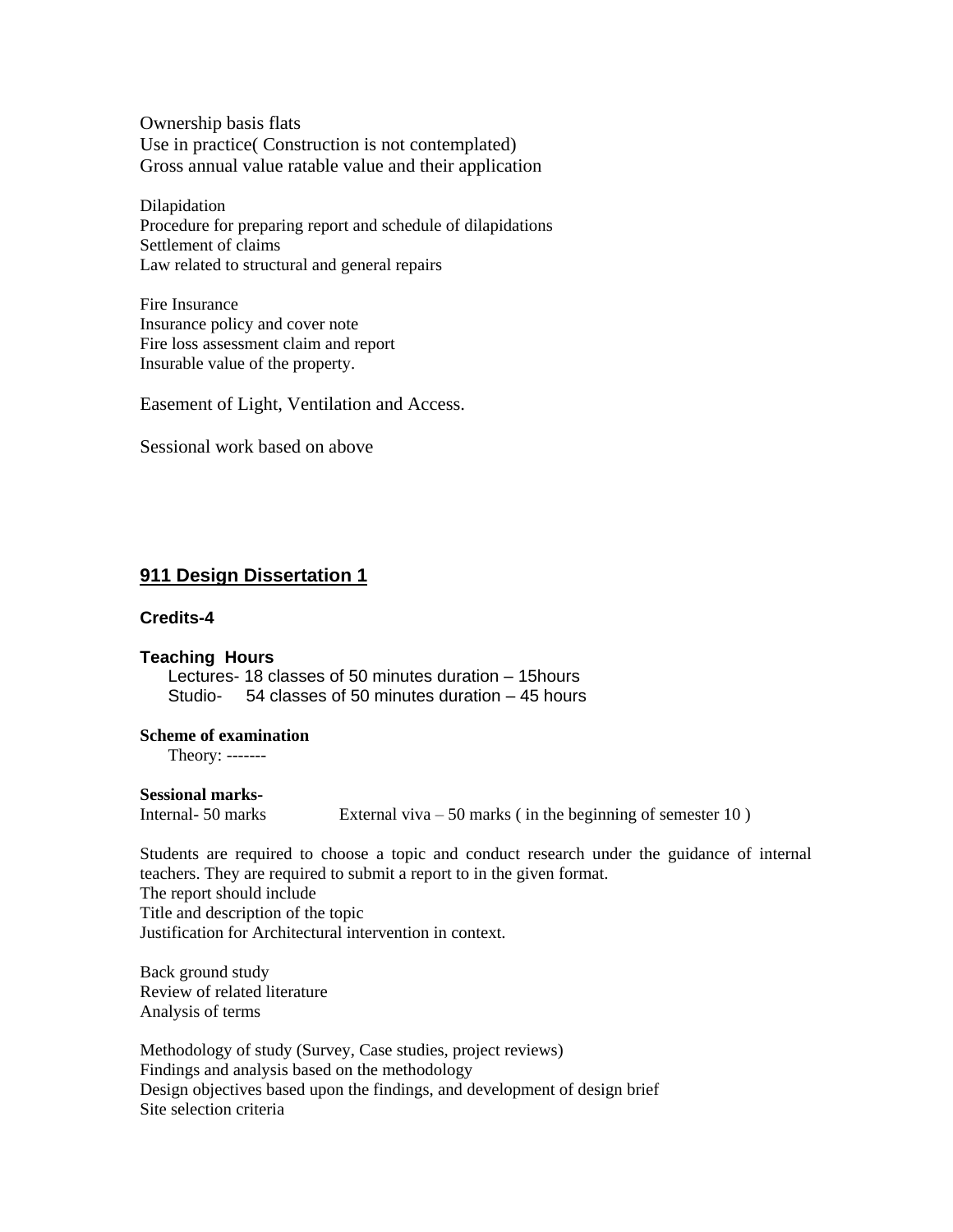Description of the site Site analysis to include local Architectural context, and socio economic conditions. Climatic and environmental conditions, and prevalent bylaws.

#### **921 Elective 8**

**Credits- 3**

**Teaching Hours** Studio- 54 periods of 50 minutes duration – 45 hours **Sessional marks-**Internal- 100 External -----**-**

*The electives are to be offered by individual colleges based upon current issues in Architecture and Urbanity*

## **922 Elective 9**

**Credits- 3**

**Teaching Hours** Studio- 54 periods of 50 minutes duration – 45 hours **Sessional marks-**<br>Internal- 100 External -----

The elective can be chosen by individual students based upon the topic related to Design Dissertation, under the guidance of internal teacher / guide.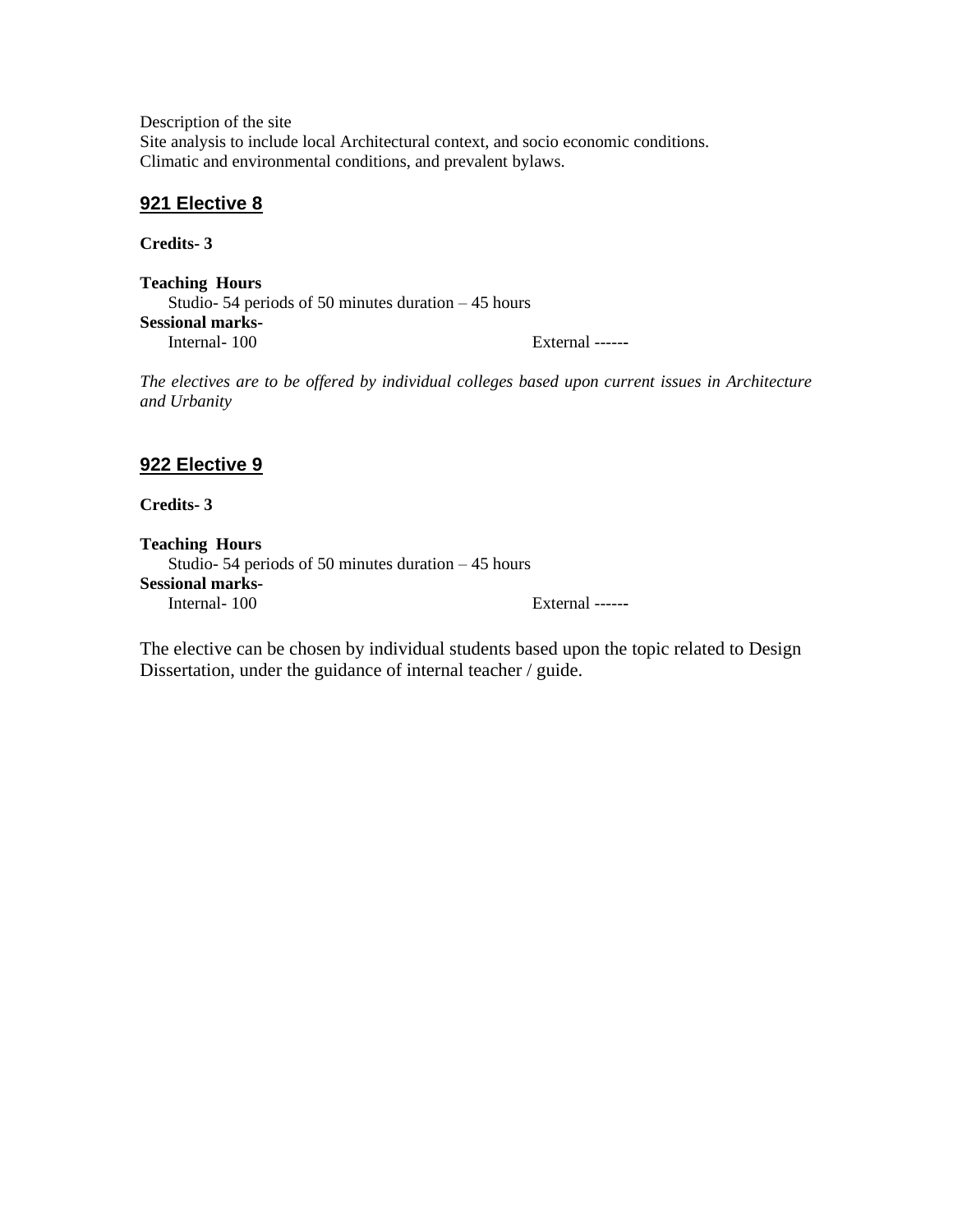## DETAILS OF SCHEME OF EXAMINATION SEMESTER IX

|                 | <b>BACHELOR OF ARCHITECTURE: SEMESTER IX EXAMINATION</b>       |                 |                              |                     |                                       |                        |                                |              |                                |                                          |
|-----------------|----------------------------------------------------------------|-----------------|------------------------------|---------------------|---------------------------------------|------------------------|--------------------------------|--------------|--------------------------------|------------------------------------------|
|                 |                                                                |                 | TO BE CONDUCTED BY COLLEGES. |                     |                                       |                        |                                |              |                                |                                          |
|                 | <b>Semester</b><br>IX                                          |                 |                              |                     |                                       | <b>SESSIONAL MARKS</b> |                                |              |                                |                                          |
|                 | <b>EXAMINATION</b><br>Exam conducted by<br>individual colleges |                 | <b>THEORY</b>                |                     |                                       | <b>INTERNAL</b>        | <b>EXTERNAL</b>                |              |                                |                                          |
| SUB. NO.        | <b>COURSES</b>                                                 | No of<br>Papers | Duration                     | Max<br><b>Marks</b> | Min<br><b>Marks</b><br>for<br>Passing | Max<br>Marks           | Min<br>Marks<br>for<br>Passing | Max<br>Marks | Min<br>Marks<br>for<br>Passing | Max<br><b>Marks</b><br>for the<br>Course |
| <b>BARC 901</b> | Architectural<br>Design 8                                      | $---$           | $\frac{1}{2}$                | $---$               | $---$                                 | 100                    | 50                             | 100          | 50                             | 200                                      |
| <b>BARC 902</b> | Allied Design 8                                                | $\mathbf{1}$    | 2HOURS                       | 50                  | 20                                    | 50                     | 25                             | $---$        | $\frac{1}{2}$                  | 100                                      |
| <b>BARC 903</b> | Architectural<br><b>Building</b><br><b>Construction 8</b>      | ----            | $---$                        | $\frac{1}{2}$       | $---$                                 | 100                    | 50                             |              |                                | 100                                      |
| <b>BARC 904</b> | Theory and<br>Design of<br><b>Structures 8</b>                 | ----            |                              | $---$               | $---$                                 | 50                     | 25                             | $---$        | ----                           | 50                                       |
| <b>BARC 906</b> | Environmental<br>studies 4                                     | ---             | $---$                        | $---$               | $\frac{1}{2}$                         | 100                    | 50                             | ----         | ----                           | 100                                      |
| <b>BARC 908</b> | Architectural<br><b>Building</b><br>Services 6                 |                 | $\frac{1}{2}$                | $---$               | $---$                                 | 50                     | 25                             |              |                                | 50                                       |
| <b>BARC 910</b> | Professional<br>Practice 2                                     | $\mathbf{1}$    | 2HOURS                       | 50                  | 20                                    | 50                     | 25                             |              |                                | 100                                      |
| <b>BARD 912</b> | Design<br>Dissertation 1                                       |                 | $---$                        | $---$               | $---$                                 | 50                     | 25                             | 50           | 25                             | 100                                      |
| <b>BARE 921</b> | Elective 8                                                     | $---$           | $---$                        | $---$               | $---$                                 | 100                    | 50                             | $---$        | $---$                          | 100                                      |
| <b>BARE 921</b> | Elective 9                                                     | $---$           |                              | $---$               | $---$                                 | 100                    | 50                             | $---$        | $---$                          | 100                                      |
|                 | <b>Total marks for the examination</b>                         |                 |                              |                     |                                       |                        |                                |              |                                | 1000                                     |
|                 |                                                                |                 |                              |                     |                                       |                        |                                |              |                                |                                          |

**Notes:** Theory, Internal sessional work, and External viva are considered as separate heads of passing

Total marks for the examination = 1000

Minimum marks for passing the examination= 500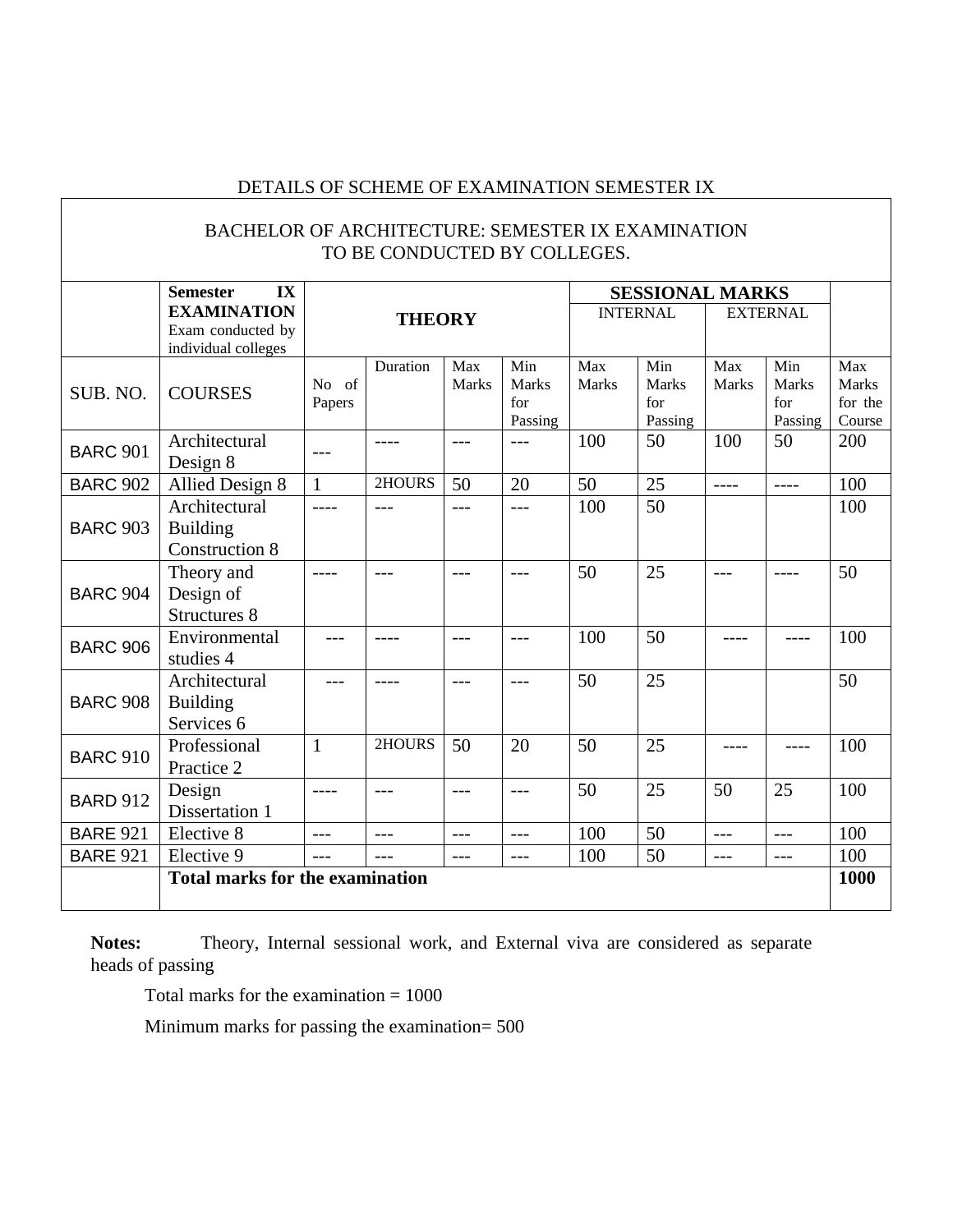## **Scheme of Teaching and Examinations Bachelor of Architecture (B. Arch.)**

## **Semester X**

|                        | Semester X<br>Exam conducted by University of Mumbai             | <b>Teaching Scheme</b> |                            | Credits |        |       |  |
|------------------------|------------------------------------------------------------------|------------------------|----------------------------|---------|--------|-------|--|
| <b>COURSE</b><br>CODE. | <b>COURSES</b>                                                   | Lecture                | Studio                     | Theory  | Studio | Total |  |
| <b>BARC 1006</b>       | Environmental studies 5<br>Building sciences and sustainability) | 2                      |                            | 2       |        | 3     |  |
| <b>BARC 1007</b>       | Architectural representation & detailing 9                       |                        | 8 classes of<br>technology |         | 6      | 6     |  |
| <b>BARC 1012</b>       | Construction<br>Advanced<br>Building<br>and<br>structures        | $\mathcal{P}$          | studio                     | 2       |        | 3     |  |
| <b>BARC 1009</b>       | <b>Advanced Theories 4</b>                                       |                        |                            | 2       |        | 2     |  |
| <b>BARC 1010</b>       | <b>Professional Practice 3</b>                                   | $\overline{2}$         |                            | 2       |        | 2     |  |
| <b>BARD 1011</b>       | <b>Design Dissertation 2</b>                                     |                        | 16                         |         | 16     | 16    |  |
| <b>BARE 1021</b>       | Elective 10                                                      |                        | 4                          |         | 4      | 4     |  |
|                        | Total                                                            | 2                      | 34                         | 2       | 34     | 36    |  |

|                              | Semester <sub>X</sub><br>Exam conducted by University of Mumbai  | <b>Examination Scheme</b> |          |                  |       |
|------------------------------|------------------------------------------------------------------|---------------------------|----------|------------------|-------|
| <b>COURSE</b><br><b>CODE</b> | <b>COURSES</b>                                                   | Theory<br>(paper)         | Internal | External<br>viva | Total |
| <b>BARC 1006</b>             | Environmental studies 5<br>Building sciences and sustainability) |                           | 100      |                  | 100   |
| <b>BARC 1007</b>             | Architectural representation & detailing 9                       |                           | 100      | 100              | 200   |
| <b>BARC 1012</b>             | <b>Building Construction</b><br>Advanced<br>and<br>structures    |                           | 100      |                  | 100   |
| <b>BARC 1009</b>             | <b>Architectural Theories 4</b>                                  |                           | 50       |                  | 50    |
| <b>BARC 1010</b>             | <b>Professional Practice 3</b>                                   |                           | 50       |                  | 50    |
| <b>BARD 1011</b>             | Design Dissertation 2                                            |                           | 200      | 200              | 400   |
| <b>BARE 1021</b>             | Elective 9                                                       |                           | 100      |                  | 100   |
|                              | Total                                                            |                           | 700      | 300              | 1000  |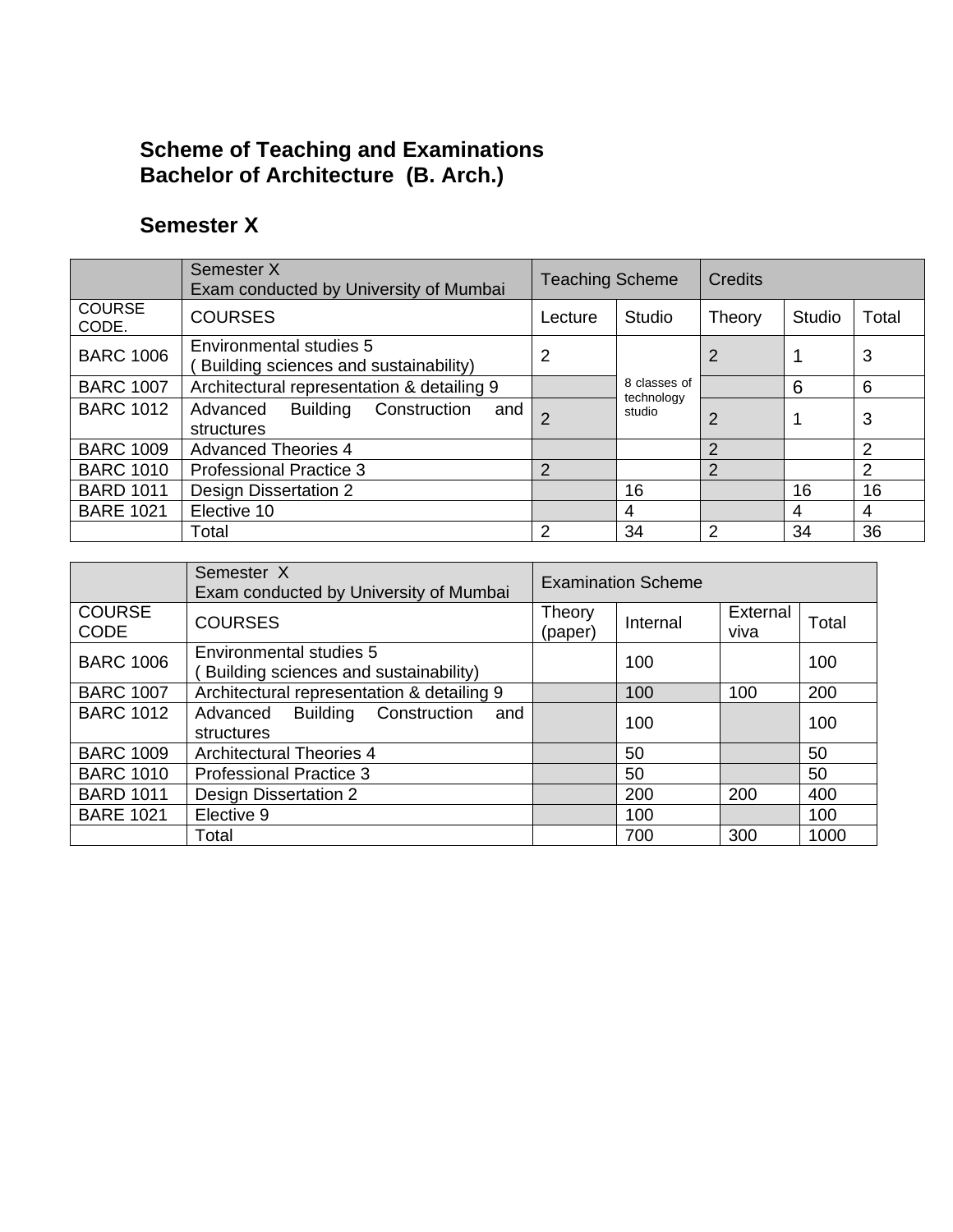## **Syllabus (Course Content) for final year B. Arch. programme Semester X**

#### **1006Environmental Studies 5 Credits-3**

Lectures-36 periods of 50 minutes duration- 30 hours

Studio- 18 periods of 50 minutes duration- 15 hours

( to be conducted as a part of technology studio of 144 periods of 50 minutes duration – 120 hours)

#### **Scheme of examination**

Theory: -------

#### **Sessional marks-**

Internal- 100 marks External ----

**Objective**: To evaluate and apply sustainable building strategies over design.

- **1. Post occupancy evaluation of case studies of student's thesis work.**
- **2. Urban sustainability**
- **3. Impacts of built environment on its surroundings.**

#### **1007Architectural Representation and detailing 8**

## **Credits 6**

#### **Teaching Hours**

Studio-108 periods of 50 minutes- 90 hours.

( to be conducted as a part of technology studio of  $144$  periods of 50 minutes duration  $-120$ hours)

#### **Scheme of examination**

Theory: -------

#### **Sessional marks-**

Internal- 100 External ---100

**External viva will be conducted simultaneously for Design dissertation and design detailing** 

Students are required to submit a report to describe : Structural system Method of construction and materials Active and passive Systems related to building sciences and environment protection

Required Drawings : Detailed sections showing structural system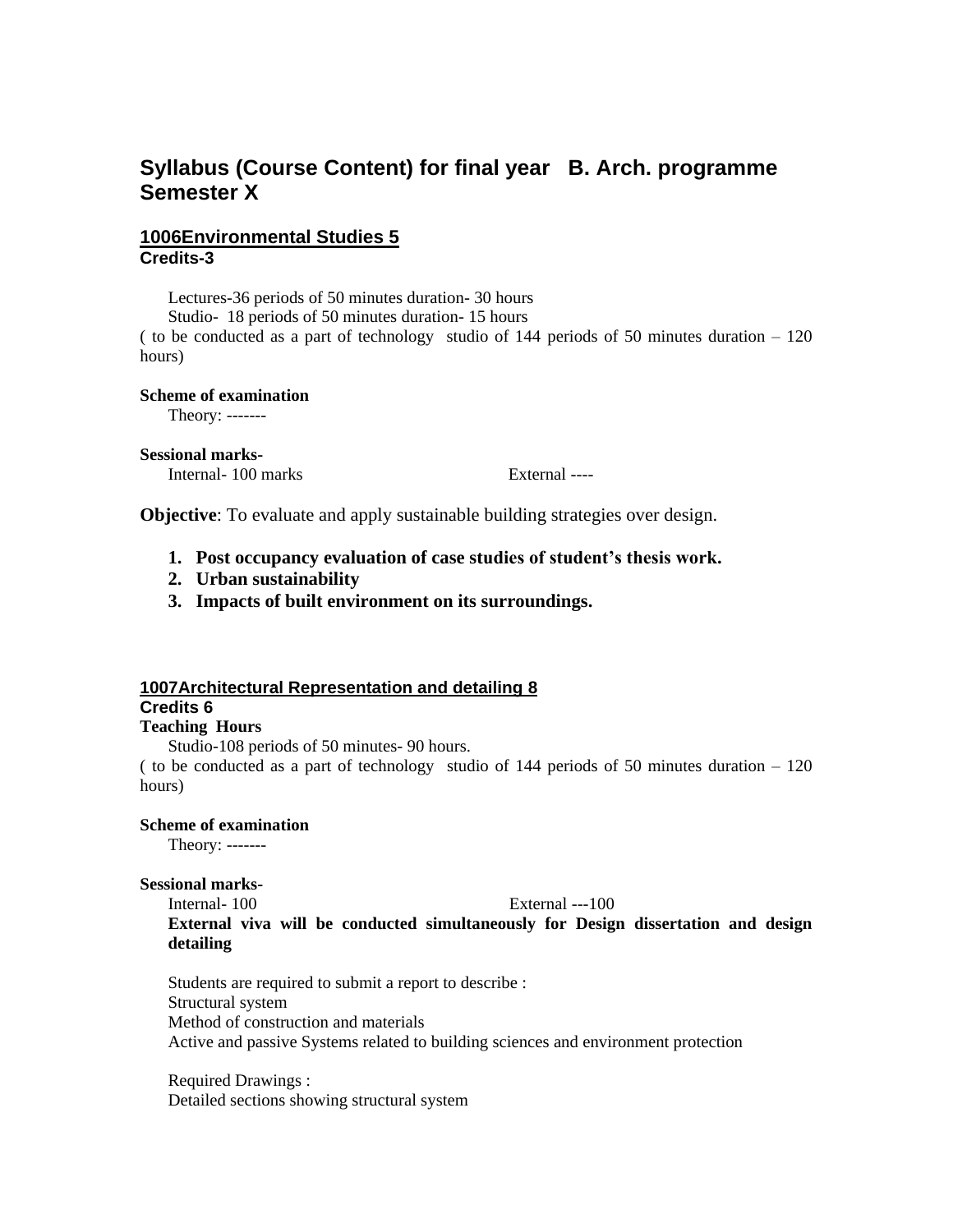Schematic plan of design with services

Students are encouraged to detail out any significant part of their design under supervision of guides.

#### **1012 Advanced Building construction and structures Credits-3**

Lectures-36periods of 50 minutes duration- 30 hours

Studio- 18 periods of 50 minutes duration- 15 hours

( to be conducted as a part of technology studio of 144 periods of 50 minutes duration – 120 hours)

#### **Scheme of examination**

Theory: -------

#### **Sessional marks-**

Internal- 100 marks External ----

- 1. Study of various Structural systems and methods of construction
- 2. selection criteria of structural system and method of construction for building types
- 3. Intelligent structures and control of structural response

Sessional work – Case studies, reports

Applications- structural and construction details for design Dissertation projects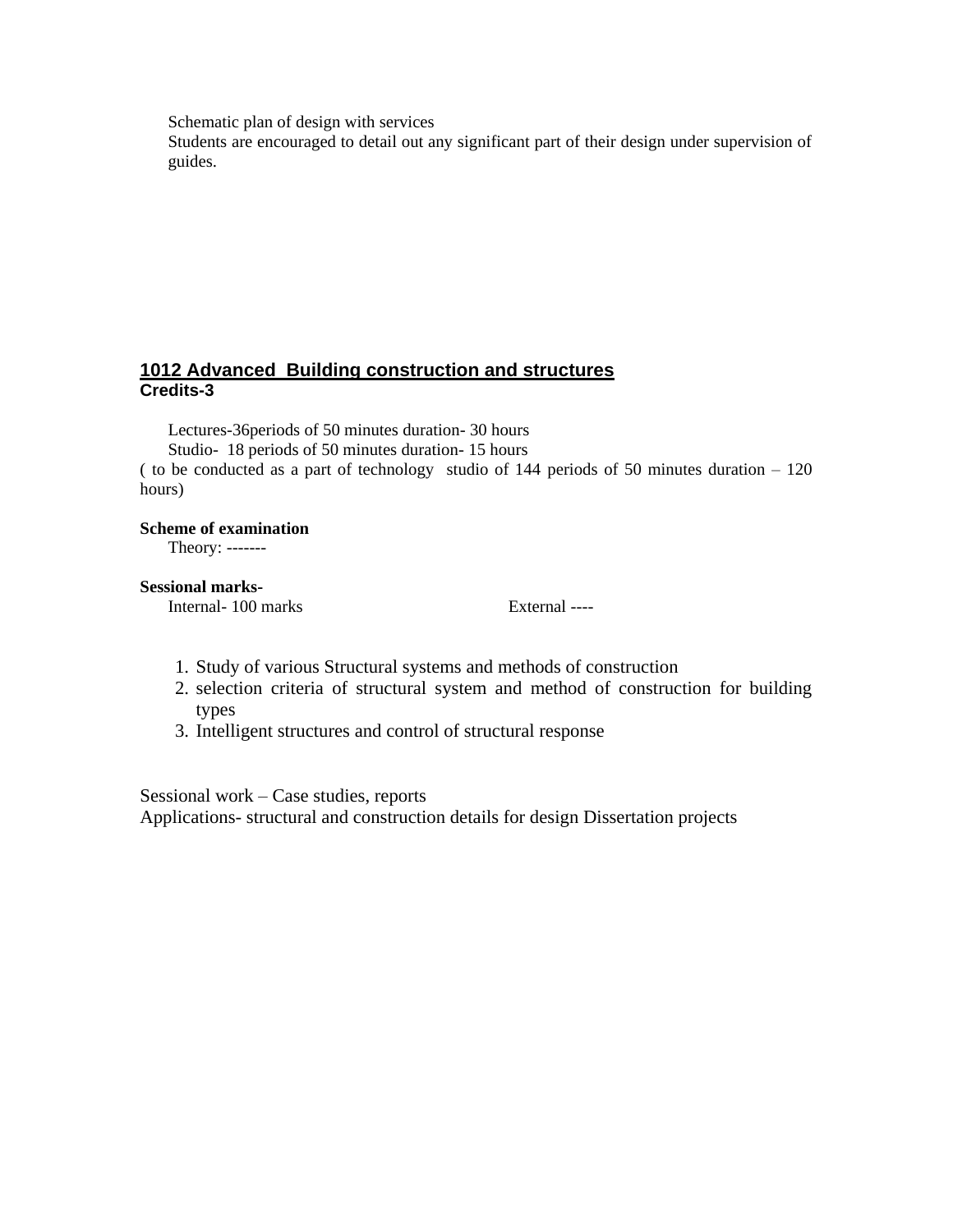#### **1009 Architectural Theories 4 Credits-2**

Lectures-36periods of 50 minutes duration- 30 hours Studio ------

**Scheme of examination**

Theory: -------

**Sessional marks-** 50

#### Advanced Theories

Theory is an integral aspect of cultural analysis of which architecture is central. Significant inputs to current architectural theory have been from disciplines outside architecture that have make thinking richer and more relevant. Architectural Theory today is multi-disciplinary in nature, and this has significant bearing on architectural design.

The objective of learning in this semester is to make students aware of the current discourses in architecture through a direct interaction with architectural thinking and ideas. It is to make comprehensible the evolution of ideas in architecture, especially after the modernist era. Students should be provided readings, and discussions on both the ideas and the language of theory are encouraged, using actual examples of architecture. Sessional work should include writing about architecture, becoming conversant with the current language of theory and gaining an insight and sensitivity to architectural thinking that influences architectural practice today.

1.0 What are the current discourses in architecture today?

Understanding the effects of contemporary thought in society and culture today, and its impact on architectural design. Understanding theory as an academic discipline.

2.0 Tracing the rise of theory in architecture and culture after modernism. The significance of post-modern and post millennial discourses in architecture. Developing a post-modern world view.

3.0 The multi disciplinary approach: Understanding ideas from outside architecture that have informed current architectural discourse- from philosophy, sociology, linguistics, psychology, feminism, post-colonial studies, information technology, art, cultural and critical theory, etc. (Teachers may choose significant disciplines from which writings can be discussed)

4.0 Describing through theoretical discourse the post-millennial world we live in and the impact of architecture in our world today.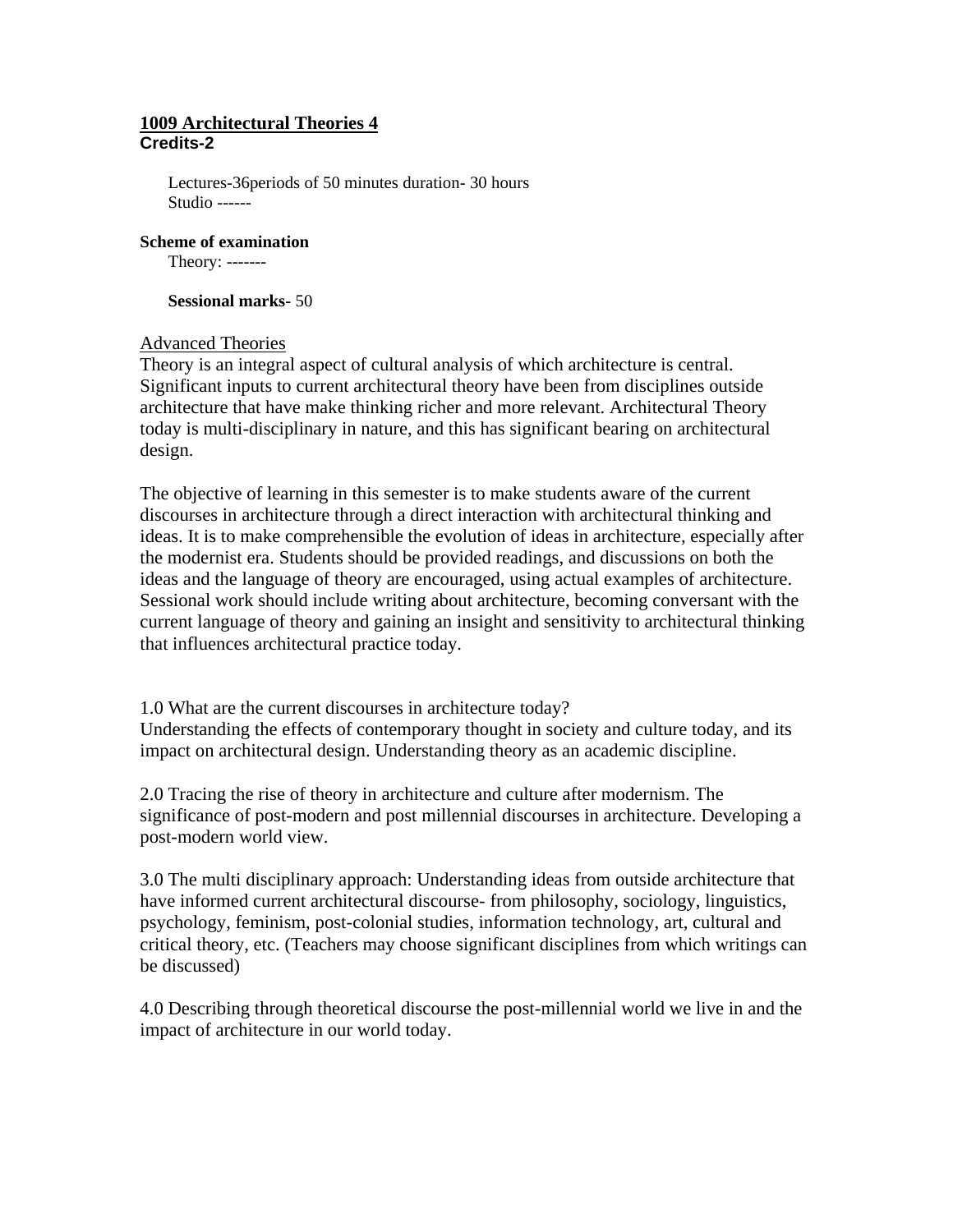#### **1010 Professional Practice Credits-3**

Lectures-36periods of 50 minutes duration- 30 hours Studio-**Scheme of examination** Theory: ------ **Sessional marks-**Internal- 50 marks External ----

## **Professional and legal responsibilities of Architects** Arbitration clause. Arbitration, Conciliation and Mediation. Arbitration proceedings and Awards. Duties and liabilities in profession. Legal responsibility of architect to Employer. Government bodies and local bodies. Express and implied authority of the Architect. Architect's relationship with the Client and the Contractor.

Duration of liability.

Consumer Protection Act 1986.

All Acts related to non agricultural lands in relation to Building activities related to regions such as M.R.T.P, M.H.A.D.A and M.M.R.D.A. acts Environmental policy and laws related to protection of environment.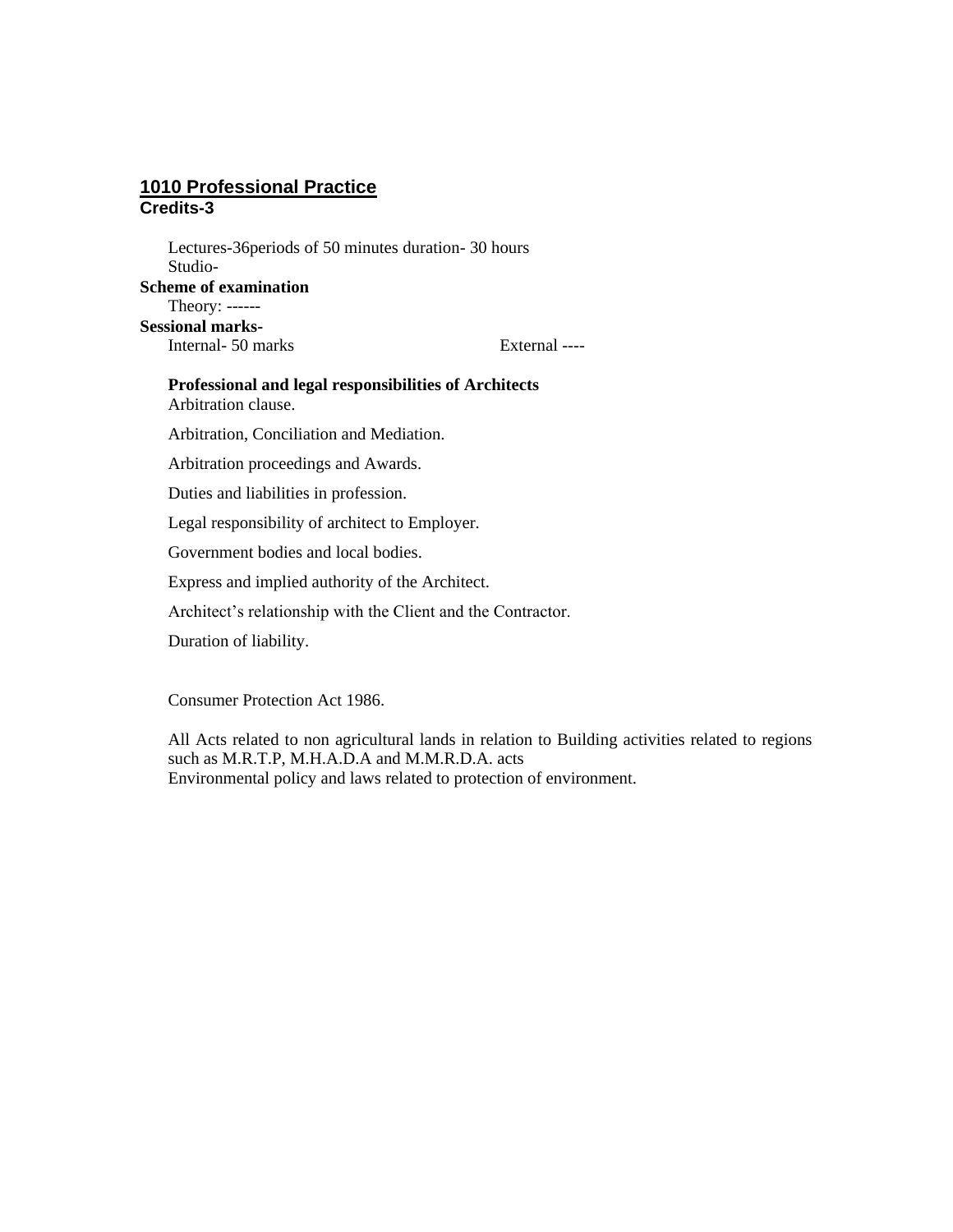#### **1011 Design Dissertation Credits-16**

Lectures----- Studio- 288periods of 50 minutes duration -240 hours **Scheme of examination** Theory: ------ **Sessional marks-**Internal- 200marks External -200

#### **External viva will be conducted simultaneously for Design dissertation and design detailing**

Students are required to develop the design as per the design objectives and design brief submitted in the report.

Drawings should include location plan, site plan, detailed floor plans, elevations,views and large scale sections.

#### **1022 Elective 10**

**Credits- 3**

**Teaching Hours** Studio- 54 periods of 50 minutes duration – 45 hours **Sessional marks-**<br>Internal-100 External ------

The elective can be chosen by individual students under the guidance of internal teacher